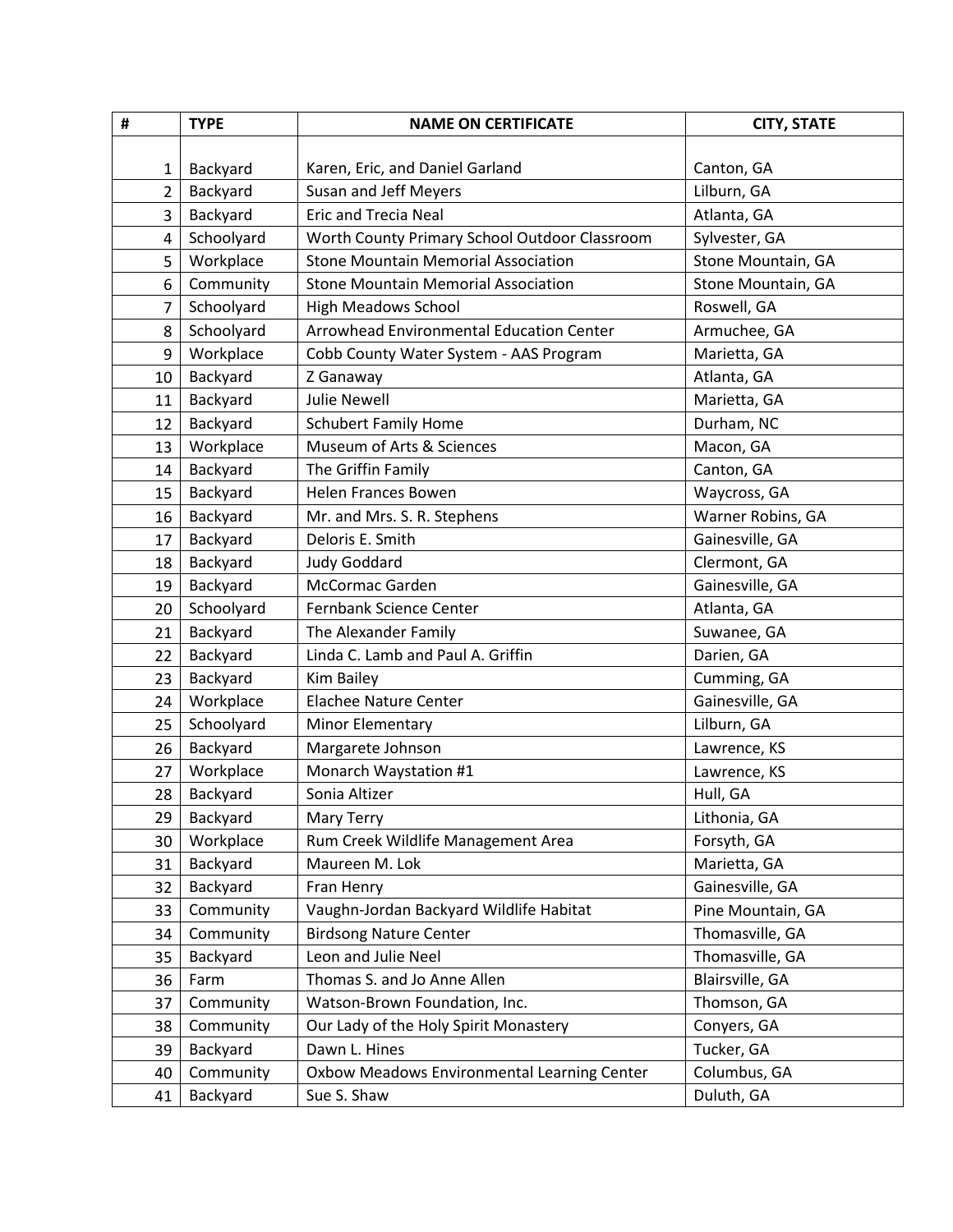| 42 | Backyard   | Laurie & Marshall Jackson                         | Dublin, GA         |
|----|------------|---------------------------------------------------|--------------------|
| 43 | Community  | <b>Eloise Carter</b>                              | Oxford, GA         |
| 44 | Community  | <b>Chattahoochee Nature Center</b>                | Roswell, GA        |
| 45 | Backyard   | Anjelyn & Daphne Roberts                          | Perry, GA          |
| 46 | Backyard   | Larry and Lisa Britz                              | Lee's Summit, MO   |
| 47 | Community  | <b>Tucker Butterfly Garden</b>                    | Tucker, GA         |
| 48 | Schoolyard | Arcado Elementary School Outdoor Classroom        | Lilburn, GA        |
| 49 | Backyard   | A. Mae Branyan                                    | McRae, GA          |
| 50 | Schoolyard | <b>Stone Mountain Elementary</b>                  | Stone Mountain, GA |
| 51 | Backyard   | Laurie Crooks                                     | Stone Mountain, GA |
| 52 | Farm       | <b>Greathouse Butterfly Farm</b>                  | Earleton, FL       |
| 53 | Schoolyard | Kindergarten Classes of Ernst, Camp, Swern & Goss | Atlanta, GA        |
| 54 | Backyard   | Julie B. Crowe                                    | Atlanta, GA        |
| 55 | Community  | Amicalola Falls State Park                        | Dawsonville, GA    |
| 56 | Farm       | Hole in Hand Butterfly Farm                       | Hazelton, PA       |
| 57 | Schoolyard | Alexander II Elementary School                    | Macon, GA          |
| 58 | Backyard   | Dave and Jean Roberts                             | Stone Mountain, GA |
| 59 | Farm       | Rainbow's End Farm                                | Pawling, NY        |
| 60 | Farm       | Long Lips Farm                                    | Paola, KS          |
| 61 | Schoolyard | <b>Midway Junior Gardeners</b>                    | Powder Springs, GA |
| 62 | Backyard   | Jerry and Becky Blades                            | Powder Springs, GA |
| 63 | Schoolyard | El Jardin de Mariposas, Druid Hills High School   | Atlanta, GA        |
| 64 | Backyard   | Donna McDermott                                   | Norcross, GA       |
| 65 | Community  | Lilburn Woman's Club - Conservation Department    | Lilburn, GA        |
| 66 | Farm       | <b>Herb Planet</b>                                | Hillsborough, NC   |
| 67 | Workplace  | Len Foote Hike Inn                                | Dawsonville, GA    |
| 68 | Schoolyard | <b>Myers Elementary</b>                           | Gainesville, GA    |
| 69 | Schoolyard | Parsons Elementary                                | Suwanee, GA        |
| 70 | Schoolyard | <b>Trinity School</b>                             | Atlanta, GA        |
| 71 | Community  | Museum of History and Holocaust Education         | Kennesaw, GA       |
| 72 | Community  | Mary Kistner Nature Center                        | Snellville, GA     |
| 73 | Backyard   | Gail Woody                                        | Whitesburg, GA     |
| 74 | Backyard   | Rachel Hendee                                     | Villa Rica, GA     |
| 75 | Backyard   | Diane Korzenrewski                                | Gainesville, GA    |
| 76 | Community  | Gardens on the Green                              | Gainesville, GA    |
| 77 | Backyard   | Athena Rayne Anderson                             | Athens, GA         |
| 78 | Backyard   | Cindy Wolfe                                       | Atlanta, GA        |
| 79 | Backyard   | Chrissy O'Donnell                                 | Ellijay, GA        |
| 80 | Backyard   | Carol Toriani                                     | Doraville, GA      |
| 81 | Backyard   | Katie Sanstead                                    | Marietta, GA       |
| 82 | Backyard   | Jenkins Pollinator Garden                         | Kennesaw, GA       |
| 83 | Workplace  | Dr. Edward Huang/Arcadia Eco-Home                 | Arcadia, CA        |
| 84 | Community  | North Point Garden Club/ Smith Plantation         | Roswell, GA        |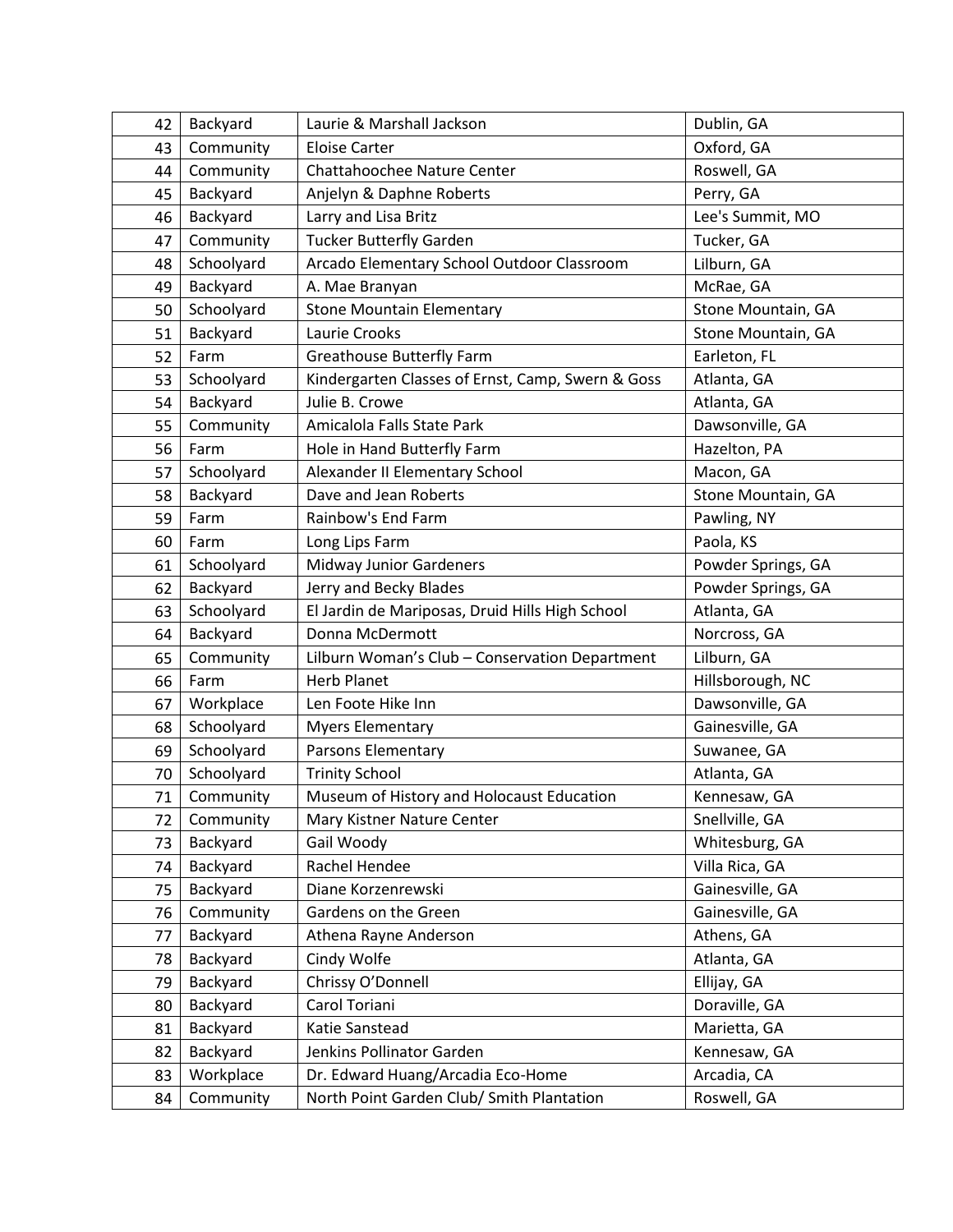| 85  | Schoolyard | Jenny Landrum/ CT Walker Magnet School               | Augusta, GA             |
|-----|------------|------------------------------------------------------|-------------------------|
| 86  | Schoolyard | Morgan County Middle Outdoor Learning Center         | Madison, GA             |
| 87  | Schoolyard | G.R.O.W. (Growing Respect for Our World)             | Athens, GA              |
| 88  | Schoolyard | Julia Bartlewski                                     | Decatur, GA             |
| 89  | Backyard   | Deborah Patton                                       | Douglas, GA             |
| 90  | Backyard   | Joy Roberson                                         | Douglas, GA             |
| 91  | Backyard   | Jo Adang                                             | Atlanta, GA             |
| 92  | Backyard   | <b>Teri and Ed Carmine</b>                           | Tucker, GA              |
|     |            | Radium Springs Gardens- Monarch Butterfly            |                         |
| 93  | Community  | Pollinator Garden                                    | Albany, Georgia         |
| 94  | Backyard   |                                                      |                         |
|     |            | Bob & Libby Padgett                                  | Smyrna. GA              |
| 95  | Schoolyard | <b>Champion Middle School</b>                        | Stone Mountain, GA      |
| 96  | Schoolyard | All Saints Catholic School                           | Dunwoody, GA            |
| 97  | Backyard   | Stephanie Spencer                                    | Tucker, GA              |
| 98  | Backyard   | Chris & Julie Borneman                               | Hamilton, VA            |
| 99  | Schoolyard | Smoke Rise Charter School                            | Stone Mountain, GA      |
| 100 | Backyard   | Sarah Samford                                        | Tucker, GA              |
| 101 | Backyard   | <b>Erica Rohlfs</b>                                  | Lawrenceville, GA       |
| 102 | Schoolyard | Milford Elementary School                            | Marietta, GA            |
| 103 | Backyard   | Carrie Toth                                          | Cumming, GA             |
| 104 | Farm       | Lynn Pugh                                            | Cumming, GA             |
| 105 | Backyard   | <b>Southern Meadows</b>                              | Talmo, GA               |
| 106 | Backyard   | Eileen Cornell                                       | Lilburn, GA             |
| 107 | Community  | <b>Wormsloe Foundation</b>                           | Savannah, Georgia       |
| 108 | Community  | <b>Wormsloe Foundation</b>                           | Savannah, Georgia       |
| 109 | Backyard   | Laurie Crooks (Replacement)                          | Stone Mountain, GA      |
| 110 | Backyard   | Chuck & Suzanne Murphy                               | Athens, Georgia         |
| 111 | Community  | <b>Wormsloe Foundation</b>                           | Savannah, Georgia       |
| 112 | Schoolyard | Savannah Country Day School                          | Savannah, Georgia       |
| 113 | Backyard   | Florence Ann & Frank Berna                           | Roswell, GA             |
| 114 | Community  | Dunwoody Garden/Brook Run                            | Dunwoody, GA            |
| 115 | Schoolyard | The Ethnobotanical Garden                            | Blairsville, Ga         |
| 116 | Backyard   | John and Barbara Payne                               | Toccoa, Georgia         |
| 117 | Schoolyard | First Grade Pollinator Garden - St. Jude the Apostle | Atlanta, Georgia        |
| 118 | Backyard   | Linda and Frank Goodchild                            | Dover Plains, NY        |
| 119 | Place of   | Central Congregational United Church of Christ       | Atlanta, Georgia        |
|     | Worship    |                                                      |                         |
| 120 | Workplace  | North Cobb Senior Center                             | Acworth, Georgia        |
| 121 | Backyard   | Frank and Patty Hiller                               | Jonesboro, Georgia      |
| 122 | Workplace  | <b>Fulton County Department of Water Resources</b>   | College Park, Georgia   |
| 123 | Schoolyard | <b>Chase Street Elementary</b>                       | Athens, Georgia         |
| 124 | Schoolyard | Vaughan Elementary                                   | Powder Springs, Georgia |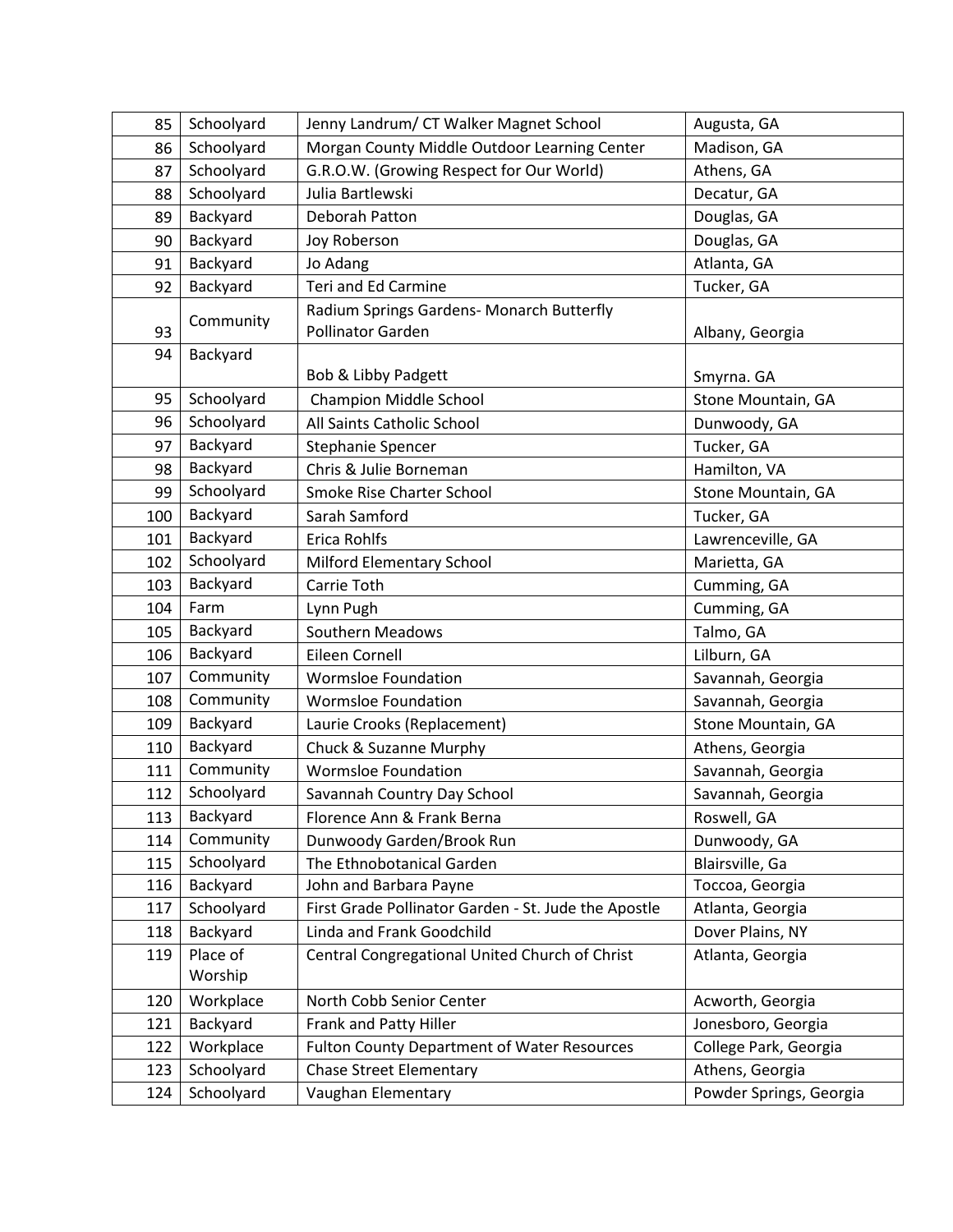| 125 | Schoolyard | Sol C. Johnson High School                   | Savannah, Georgia  |
|-----|------------|----------------------------------------------|--------------------|
| 126 | Schoolyard | <b>Hightower Elementary</b>                  | Doraville, Georgia |
| 127 | Schoolyard | East Paulding High School Eco-Club           | Dallas, Georgia    |
| 128 | Schoolyard | Rocky Branch Elementary                      | Watkinsville, GA   |
| 129 | Backyard   | <b>Terri Andrews</b>                         | Flowery Branch, GA |
| 130 | Backyard   | The Mays Family                              | Atlanta, Georgia   |
| 131 | Farm       | Good Samaritan Urban Farm                    | Atlanta, Georgia   |
| 132 | Community  | Durham Herb Walk, Scull Shoals Historic Site | Greensboro, GA     |
| 133 | Community  | Rowan Extension County Master Gardener       | Salisbury, NC      |
|     |            | Volunteers                                   |                    |
| 134 | Community  | Mill Creek Nature Center                     | Buford, GA         |
| 135 | Schoolyard | Mason Elementary - Mock's Monarchs/Bulmer's  | Duluth, GA         |
|     |            | Bears 2013-14                                |                    |
| 136 | Schoolyard | <b>Briarlake Elementary</b>                  | Atlanta, Georgia   |
| 137 | Community  | Butterflies & Blooms in the Briar Patch      | Eatonton, GA       |
| 138 | Schoolyard | Cherokee Charter Academy                     | Canton, GA         |
| 139 | Schoolyard | Peachtree Charter Middle School              | Dunwoody, GA       |
| 140 | Community  | Global Growers Network, Inc.                 | Decatur, GA        |
| 141 | Schoolyard | Academe of the Oaks High School              | Decatur, GA        |
| 142 | Schoolyard | <b>Richmond Hill Montessori</b>              | Richmond Hill, GA  |
| 143 | Community  | Thunderbolt Tree Commission                  | Thunderbolt, GA    |
| 144 | Farm       | The Paideia School                           | Atlanta, GA        |
| 145 | Schoolyard | Kinchafoonee Primary School                  | Leesburg, GA       |
| 146 | Community  | Friends of the Greenhouse (Lee County Middle |                    |
|     |            | School)                                      | Leesburg, GA       |
| 147 | Community  | <b>McFarlane Nature Park</b>                 | Marietta, GA       |
| 148 | Community  | Dunwoody Nature Center                       | Dunwoody, GA       |
| 149 | Backyard   | Deborah O'Leary                              | Silver Spring, MD  |
| 150 | Schoolyard | The Lovett Lower School                      | Atlanta, GA        |
| 151 | Community  | Friends of A.H. Stephens State Park          | Crawfordsville, GA |
| 152 | Community  | Friends of Amicalola Falls State Park        | Dawsonville, GA    |
| 153 | Community  | Friends of Black Rock Mountain State Park    | Mountain City, GA  |
| 154 | Community  | Friends of Chattahoochee Bend State Park     | Newnan, GA         |
| 155 | Community  | Friends of Cloudland Canyon State Park       | Rising Fawn, GA    |
| 156 | Community  | Friends of Crooked River State Park          | Saint Marys, GA    |
| 157 | Community  | Friends of Don Carter State Park             | Gainesville, GA    |
| 158 | Community  | Friends of Elijah Clark State Park           | Lincolnton, GA     |
| 159 | Community  | Friends of F.D. Roosevelt State Park         | Pine Mountain, GA  |
| 160 | Community  | Friends of Florence Marina State Park        | Omaha, GA          |
| 161 | Community  | Friends of Fort McAllister State Park        | Richmond Hill, GA  |
| 162 | Community  | Friends of Fort Mountain State Park          | Chatsworth, GA     |
| 163 | Community  | Friends of Fort Yargo State Park             | Winder, GA         |
| 164 | Community  | Friends of General Coffee State Park         | Nicholls, GA       |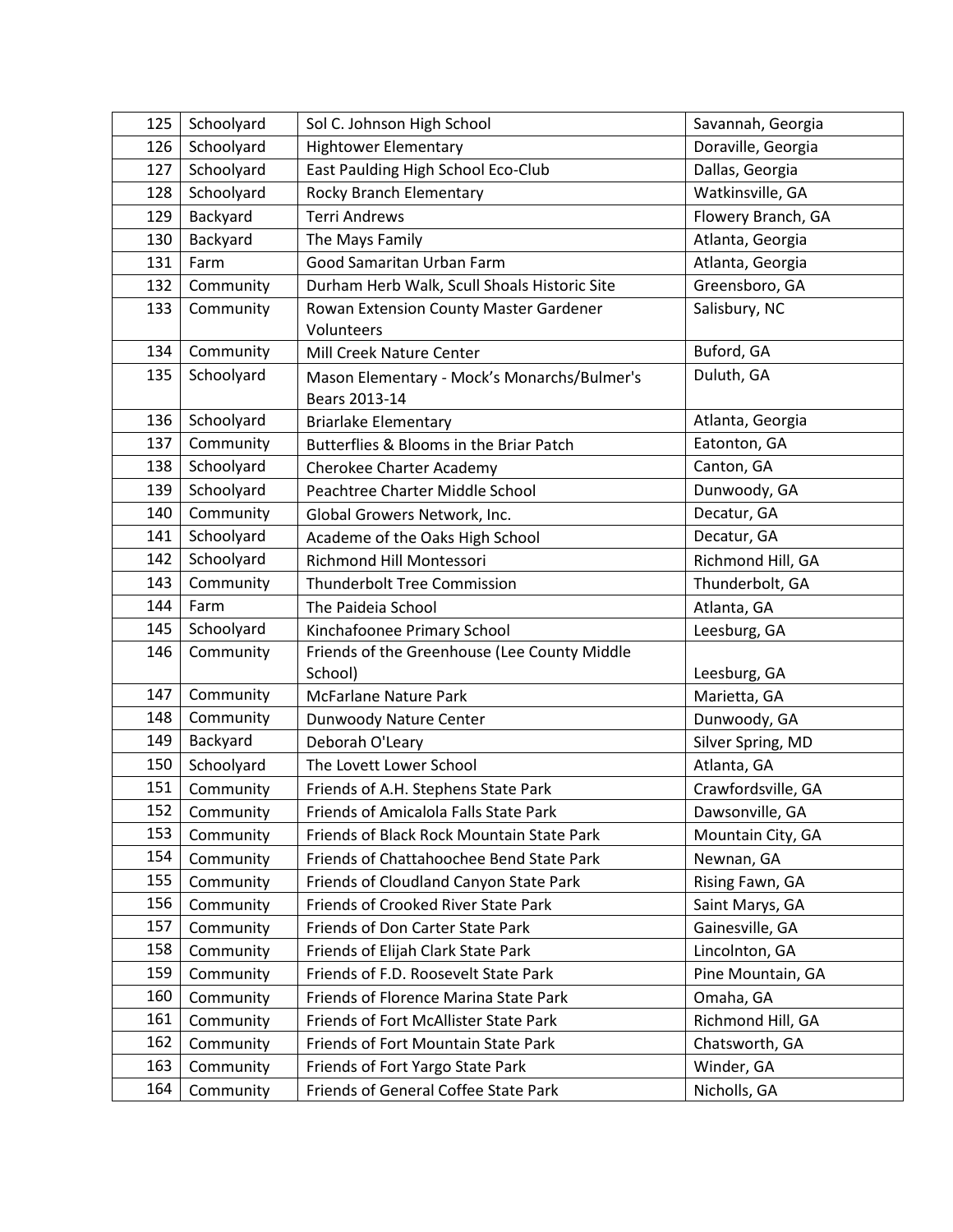| 165 | Community | Friends of George L. Smith State Park                  | Twin City, GA        |
|-----|-----------|--------------------------------------------------------|----------------------|
| 166 | Community | Friends of Georgia Veterans State Park                 | Cordele, GA          |
| 167 | Community | Friends of Hamburg State Park                          | Mitchell, GA         |
| 168 | Community | Friends of Hard Labor Creek State Park                 | Rutledge, GA         |
| 169 | Community | Friends of High Falls State Park                       | Jackson, GA          |
| 170 | Community | Friends of Indian Springs State Park                   | Flovilla, GA         |
| 171 | Community | Friends of James H. "Sloppy" Floyd State Park          | Summerville, GA      |
| 172 | Community | Friends of Laura S. Walker State Park                  | Waycross, GA         |
| 173 | Community | Friends of Little Ocmulgee State Park                  | Helena, GA           |
| 174 | Community | Friends of Magnolia Springs State Park                 | Millen, GA           |
| 175 | Community | Friends of Mistletoe State Park                        | Appling, GA          |
| 176 | Community | Friends of Panola Mountain State Park                  | Stockbridge, GA      |
| 177 | Community | Friends of Reed Bingham State Park                     | Adel, GA             |
| 178 | Community | Friends of Red Top Mountain State Park                 | Acworth, GA          |
| 179 | Community | <b>Friends of Seminole State Park</b>                  | Donalsonville, GA    |
| 180 | Community | Friends of Smithgall Woods State Park                  | Helen, GA            |
| 181 | Community | Friends of Sweetwater Creek State Park                 | Lithia Springs, GA   |
| 182 | Community | Friends of Tallulah Gorge State Park                   | Tallulah Falls, GA   |
| 183 | Community | Friends of Tugaloo State Park                          | Lavonia, GA          |
| 184 | Community | Friends of Unicoi State Park                           | Helen, GA            |
| 185 | Community | Friends of Victoria Bryant State Park                  | Royston, GA          |
| 186 | Community | Friends of Vogel State Park                            | Blairsville, GA      |
| 187 | Community | Friends of Watson Mill Bridge State Park               | Comer, GA            |
| 188 | Community | Friends of Dahlonega Gold Museum Historic Site         | Dahlonega, GA        |
| 189 | Community | Friends of Etowah Indian Mounds Historic Site          | Cartersville, GA     |
| 190 | Community | Friends of Fort King George Historic Site              | Darien, GA           |
| 191 | Community | Friends of Fort Morris Historic Site                   | Midway, GA           |
| 192 | Community | Friends of Hofwyl- Broadfield Plantation Historic Site | Brunswick, GA        |
| 193 | Community | Friends of New Echota Histroic Site                    | Calhoun, GA          |
| 194 | Community | Friends of Pickett's Mill Battlefield Historic Site    | Dallas, GA           |
| 195 |           | Friends of Roosevelt's Little White House Historic     |                      |
|     | Community | Site                                                   | Warm Springs, GA     |
| 196 | Community | Friends of Wormsloe Historic Site                      | Savannah, GA         |
| 197 | Community | <b>Moccasin Creek State Park</b>                       | Clarkesville, GA     |
| 198 | Community | Traveler's Rest Histroic Site                          | Toccoa, GA           |
| 199 | Community | Gordonia-Altamaha State Park                           | Reidsville, GA       |
| 200 | Community | Stephen C. Foster State Park                           | Fargo, GA            |
| 200 | Community | Reynolds Mansion on Sapelo Island                      | Sapelo Island, GA    |
| 201 | Community | Friends of Jarrell Plantation Historic Site            | Julietter, GA        |
| 202 | Community | Hardman Farm Historic Site                             | Sautee Nacoochee, GA |
| 203 | Community | Richard B. Russell State Park                          | Elberton, GA         |
| 204 | Community | <b>SAM Shortline Excusion Train</b>                    | Cordele, GA          |
| 205 | Backyard  | Penny Lewis                                            | Sandown, NH          |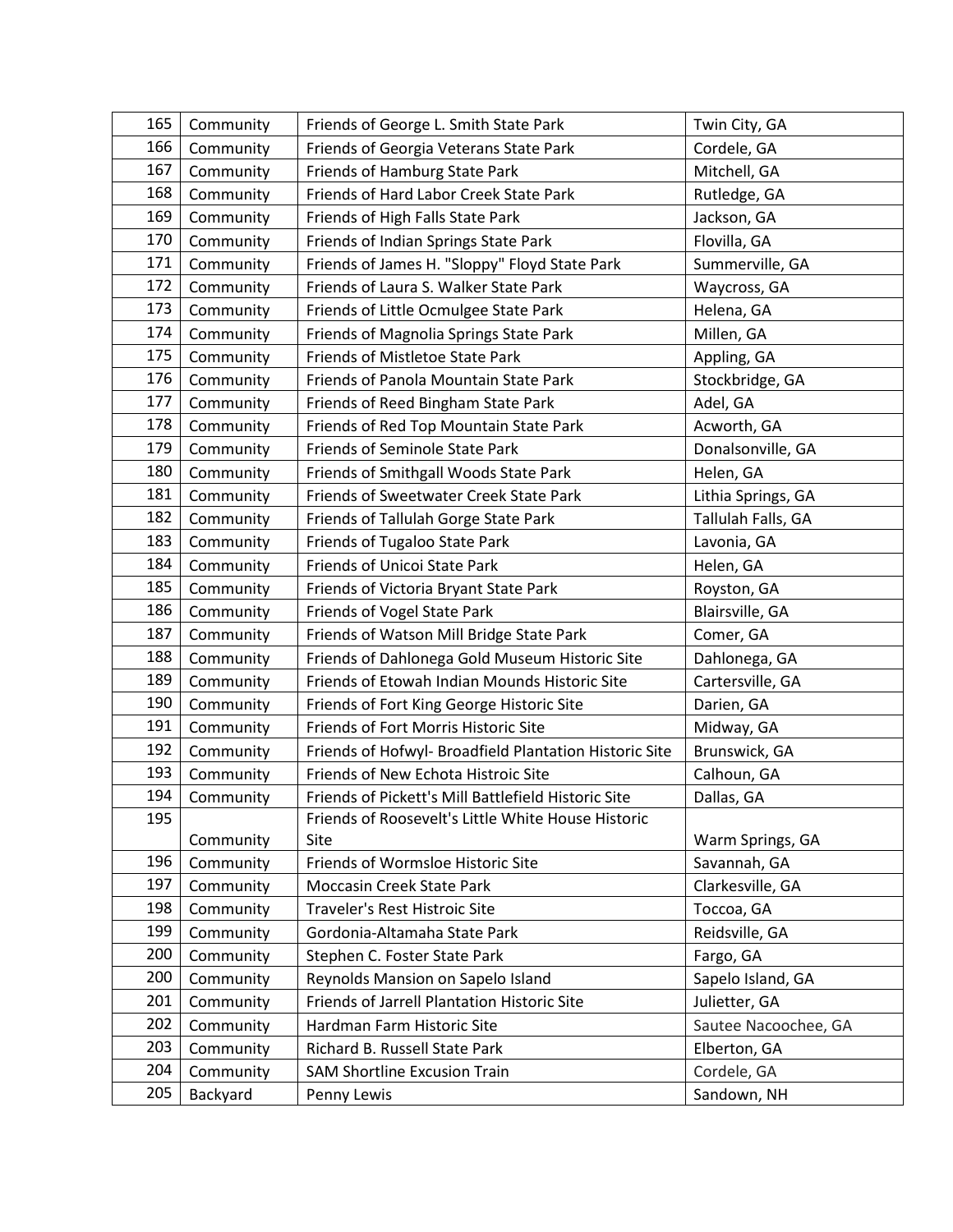| 206 | Community  | North Marietta Neighborhood Community Garden         | Marietta, GA        |
|-----|------------|------------------------------------------------------|---------------------|
| 207 | Community  | <b>Gaskins Forest Education Center</b>               | Alapaha, GA         |
| 208 | Community  | Garden, Cherokee Master Gardeners                    | Canton, GA          |
| 209 | Community  | Friends of Springbrook Park                          | Decatur, GA         |
| 210 | Community  | Blue Heron Nature Preserve & Sandy Springs Mission   | Atlanta, GA         |
| 211 | Community  | The Len Foote Hike Inn                               | Dawsonville, GA     |
| 212 | Backyard   | Jane Wentz                                           | Lilburn, GA         |
| 213 | Schoolyard | <b>Briarlake Elementary</b>                          | Decatur, GA         |
| 214 | Backyard   | Monastery of the Holy Spirit                         | Conyers, GA         |
| 215 | Schoolyard | Chalker Elementary Butterfly Garden                  | Kennesaw, GA        |
| 216 | Schoolyard | <b>Mossy Creek Elementary</b>                        | Cleveland, GA       |
| 217 | Schoolyard | Morgan County Elementary & Primary Schools           | Madison, GA         |
| 218 | Backyard   | Eric & Trecia Neal (replacement)                     | Atlanta, GA         |
| 219 | Backyard   | Fernbank Science Center                              | Atlanta, GA         |
| 220 | Backyard   | Bettye Bogue Jones                                   | Griffin, GA         |
| 221 | Schoolyard | LaFayette Middle School                              | Lafayette, GA       |
| 222 | Community  | The Jimmy and Rosalynn Carter Pollinator Garden      | Atlanta, GA         |
| 223 | Community  | <b>Gwinnett County Master Gardener's Association</b> | Loganville, GA      |
| 224 | Community  | The Ford Plantation                                  | Richmond Hill, GA   |
| 225 | Community  | Autrey Mill Nature Preserve and Heritage Center      | Johns Creek, GA     |
| 226 | Schoolyard | Oconee County Middle School                          | Watkinsville, GA    |
| 227 | Backyard   | Z's Paradise                                         | West Palm Beach, FL |
| 228 | Schoolyard | <b>Timber Ridge Elementary</b>                       | Marietta, GA        |
| 229 | Backyard   | <b>Kandy Duke</b>                                    | Eulonia, GA         |
| 230 | Backyard   | Oakhurst Garden                                      | Decatur, GA         |
| 231 | Backyard   | Connie & David Waller                                | Covington, GA       |
| 232 | Backyard   | Lou & Chris Faisst                                   | Peachtree City, GA  |
| 233 | Schoolyard | W. R. Coile Middle School                            | Athens, GA          |
| 234 | Community  | Satsuki Garden Club                                  | Covington, GA       |
| 235 | Community  | Hawk Hollow                                          | Atlanta, GA         |
| 236 | Schoolyard | Eastside Elementary School                           | Dalton, GA          |
| 237 | Workplace  | <b>White County PSWRC</b>                            | Cleveland, GA       |
| 238 | Farm       | <b>Betty Buckley</b>                                 | Fayetteville, GA    |
| 239 | Schoolyard | Robinson Elementary School                           | Dawsonville, GA     |
| 240 | Backyard   | Jo Adang                                             | Roswell, GA         |
| 241 | Community  | <b>Edgewood Community Learning Center</b>            | Decatur, GA         |
| 242 | Backyard   | Michael & Katie Pigott                               | Snellville, GA      |
| 243 | Schoolyard | Lanier High School Environmental Club                | Sugar Hill, GA      |
| 244 | Backyard   | Karen Oberhauser                                     | Roseville, MN       |
| 245 | Community  | Monarch Waystation #1 (replacement)                  | Lawrence, KS        |
| 246 | Backyard   | Teri Nye                                             | Atlanta, GA         |
| 247 | Backyard   | Madelyn Lee                                          | Peachtree City, GA  |
| 248 | Backyard   | Marie Siegler                                        | Fayetteville, GA    |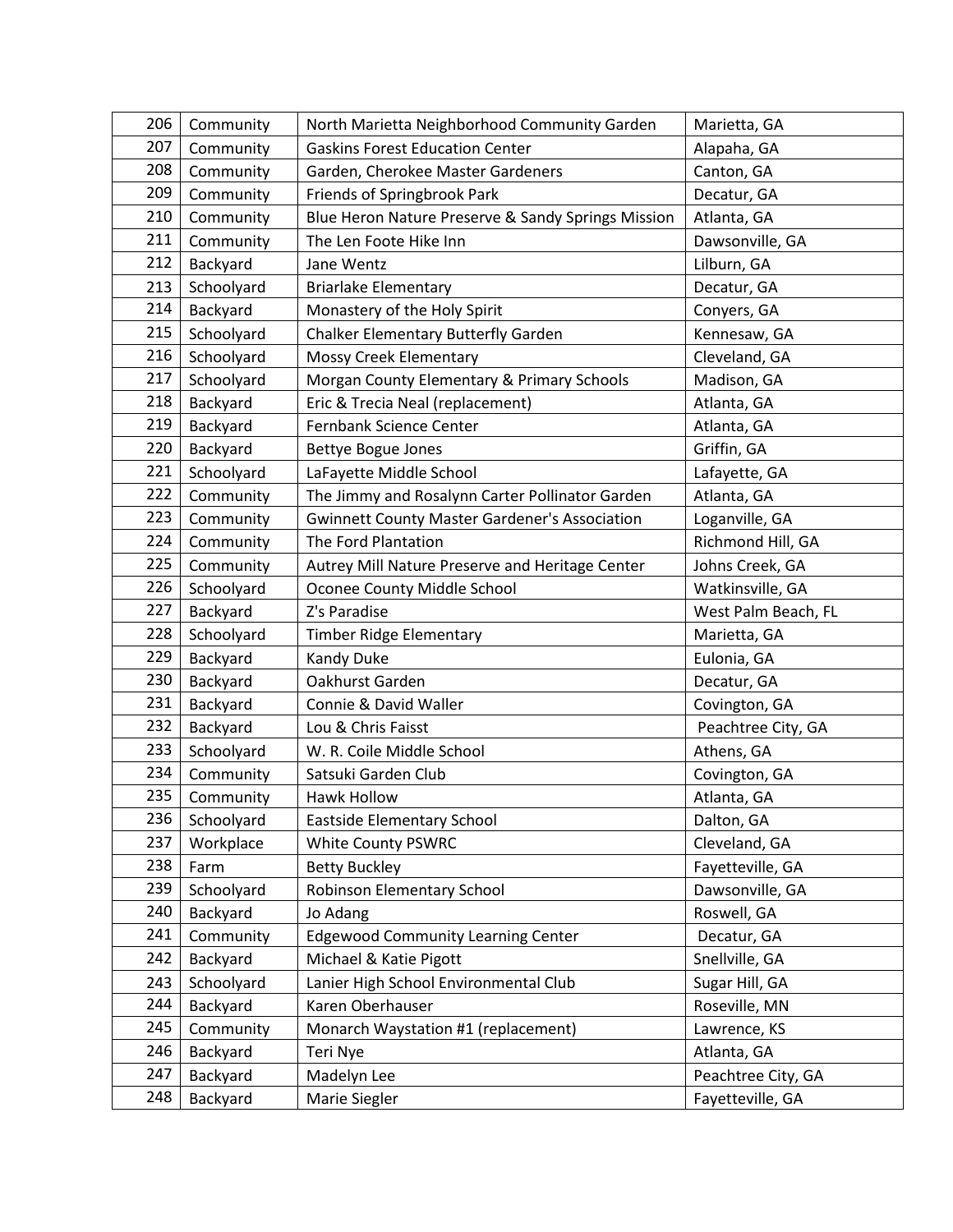| 249 | Community  | Wylde Center - Sugar Creek Garden and Help Farm    | Decatur, GA         |
|-----|------------|----------------------------------------------------|---------------------|
| 250 | Backyard   | Eleanor Sanderson                                  | Fayetteville, GA    |
| 251 | Backyard   | Ellen Schneider                                    | Peachtree City, GA  |
| 252 | Backyard   | Linda Ellis                                        | Peachtree City, GA  |
| 253 | Backyard   | Lori Overson                                       | Fayetteville, GA    |
| 254 |            | Vaughn-Jordan Wildlife Habitat of Callaway Gardens |                     |
|     | Community  | (Replacement)                                      | Pine Mountain, GA   |
| 255 | Backyard   | Gay Martin                                         | Senoia, GA          |
| 256 | Backyard   | Diana Scarbrough                                   | Brooks, GA          |
| 257 |            | Savannah Area Council of Garden Clubs, Inc.        |                     |
|     | Community  | <b>Botanical Garden</b>                            | Savannah, GA        |
| 258 | Backyard   | Karen Borg                                         | Fayetteville, GA    |
| 259 | Backyard   | Philip & Beverly Ryser                             | Little Silver, NJ   |
| 260 | Backyard   | Marilyn Miller                                     | Newnan, GA          |
| 261 | Workplace  | Art of Landscaping                                 | Fayetteville, GA    |
| 262 | Backyard   | <b>Whispering Stones - The Shires</b>              | Lilburn, GA         |
| 263 | Backyard   | Diane Sartini                                      | Fayetteville, GA    |
| 264 | Backyard   | <b>Chancey Residence</b>                           | Fayetteville, GA    |
| 265 | Schoolyard | Sara Minter Elementary School                      | Fayetteville, GA    |
| 266 | Community  | Lori Kuss                                          | Peachtree City, GA  |
| 267 | Backyard   | Dorte and Sefan Schmieta                           | Marietta, GA        |
| 268 | Community  | Louise Peavy Butterfly Garden                      | Woodbury, GA        |
| 269 | Workplace  | 4-H Garden Club                                    | Hiawassee, GA       |
| 270 | Schoolyard | <b>CLES Groundbreakers</b>                         | Peachtree City, GA  |
| 271 | Community  | Piedmont Fayette Hospital Cole Family Plaza        | Fayetteville, GA    |
| 272 | Backyard   | Charles and Elizabeth Claypool                     | Blairsville, GA     |
| 273 | Backyard   | Carol Wolf                                         | Athens, GA          |
| 274 | Backyard   | <b>Stephanie Connolly</b>                          | Blairsville, GA     |
| 275 | Backyard   | Gail Jensen                                        | Peachtree City, GA  |
| 276 | Backyard   | Yvonne Whiten                                      | Newnan, GA          |
| 277 | Backyard   | Julia Maloney                                      | Conyers, GA         |
| 278 | Backyard   | Rose Barton                                        | Gainesville, GA     |
| 279 | Farm       | Loganberry Heritage Farm                           | Cleveland, GA       |
| 280 | Workplace  | Waterplant Permaculture Gardens                    | Dallas, GA          |
| 281 | Backyard   | Emily & Phil Davis                                 | Fort Oglethorpe, GA |
| 282 | Schoolyard | Casa Montessori                                    | Marietta, GA        |
| 283 | Farm       | Rodney & Brenda Brightwell                         | Moultrie, GA        |
| 284 | Backyard   | <b>Scroggs Family</b>                              | Newnan, GA          |
| 285 | Backyard   | Patricia Beall                                     | Fayetteville, GA    |
| 286 | Community  | Wylde Center - Mulberry Fields Garden              | Decatur, GA         |
| 287 | Backyard   | drs. deb & byron rosenstein                        | Atlanta, GA         |
| 288 | Community  | Ladybugs Garden Club                               | Lilburn, GA         |
| 289 | Workplace  | <b>Skyland Trail</b>                               | Atlanta, GA         |